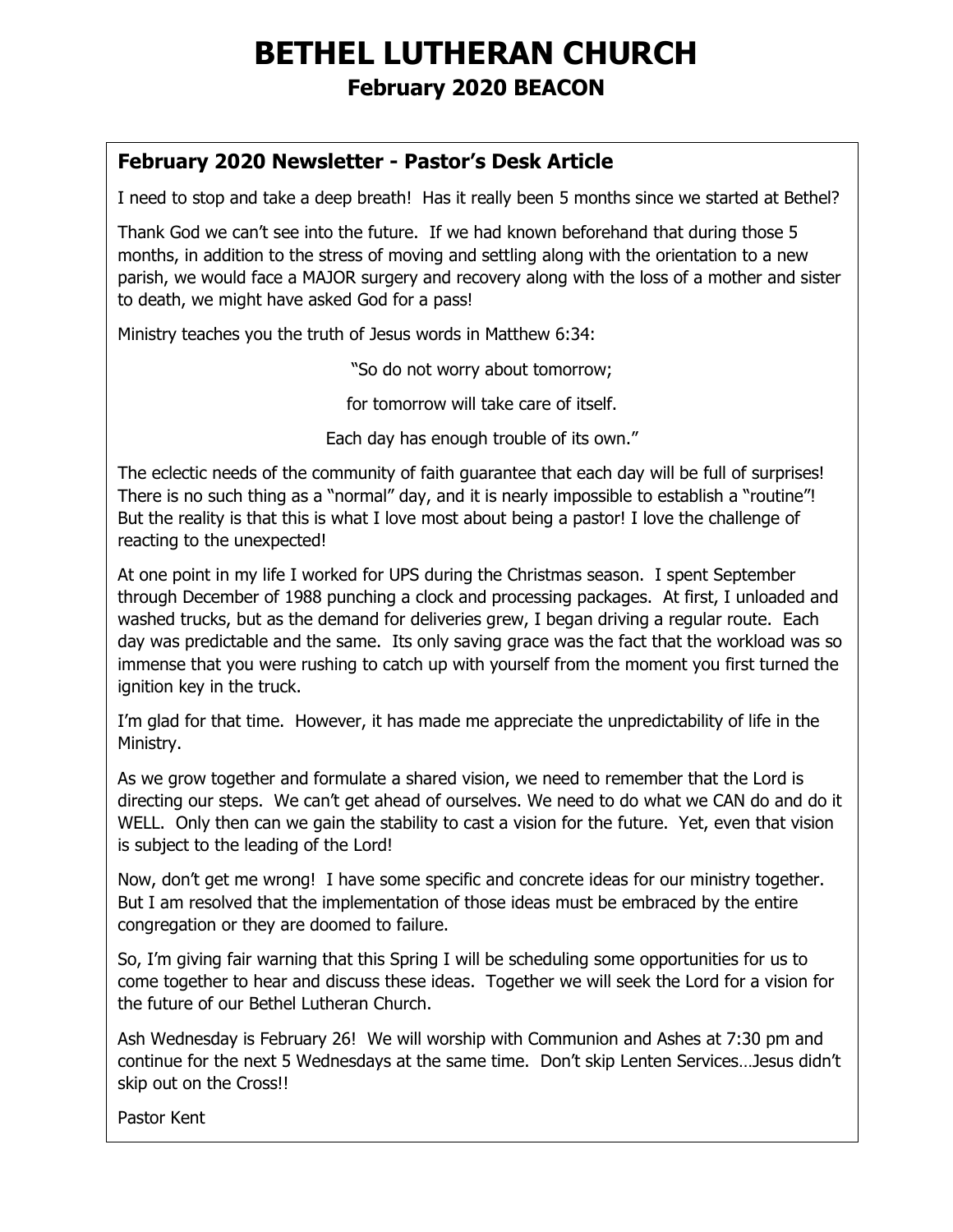### **January 12, 2020 Church Council Minutes**

(to be reviewed at the February Council meeting)

**Present**: Allen Redman, Darla Drewelow, Carol Chapman, JoAnne Schwarz, Jeff Jacobson, Sherry Brouwer, Dale Krohn, Michelle Rients

**Call to order** by President Allen Redman "In the Name of the Father, the Son and the Holy Spirit. Amen." **Devotions:** Michelle provided devotions.

**Approval of the Agenda**: Motion made, second & approved.

**Approval of the December Minutes**: Motion made, second & approved.

**Approval of the Treasurer Report**: Motion made, second & approved.

**Pastors Report**: Pastor Wallace provided an update on feedback he'd received for the Christmas Eve service; his recent congregational visits; confirmation student/class updates as well as personal events.

#### **Ministry Team Reports**:

- 1. Children & Youth: No meeting.
- 2. Outreach & Fellowship: No meeting
- 3. Property Committee: The kitchen back door is installed; however, additional work is required. The parsonage front door is installed & looks good; however, there are some tiny cracks in the glass that will require further discussion.
- 4. Worship & Music Ministry Team: Pastor continues to select the music/hymns.
- 5. Social Concerns: No meeting; however, the Adopt-a-Family initiative was very successful. The families we supported were very appreciative & overwhelmed with our support.
- 6. Mission/Benevolence Ministry Team: Jeff reports they won't be meeting until after first quarter, 2020.

#### **Correspondence/Bill Approval**: None

#### **Old Business**:

- 1. Office Volunteer: No one has stepped forward. Will continue to publish the need in the bulletins & have as an agenda item at the Annual Meeting.
- 2. CD Player: Dale will be working with Sharleen Hubbard to make this purchase replacement.
- 3. Nominating Committee: We have 3 open positions and currently we have 2 committed individuals willing to run along with some verbal "maybe."

#### **New Business**:

- 1. Financial Audit: Jeff will contact Kay Frey to get the Annual Audit in motion.
- 2. Annual Meeting agenda draft was presented, discussed & changed appropriately.
- 3. Church Cancellations: The Pastor & current Congregational President will discuss & decide when cancellations are warranted. If cancellation is decided, the notification will be communicated via congregational text message & on KWWL TV. In addition, with the safety of our Congregation utmost, when inclement weather is impending, but services will **NOT** be cancelled, a text message will be sent out advising services **will still be held** but to use your best interest in deciding to venture out.
- 4. Volunteers to deliver Service CD: Discussed the recipient need & volunteers needed to provide the delivery.
- 5. Treasurer Computer: The current computer was purchased in 2011 & is no longer working. We have an opportunity to purchase another one that is compatible with our Quick Books software, complete with set up & a one-year warranty for approximately \$400. Motion made to make the purchase, second & approved.
- 6. Motion to adjourn, second & approved.

Closing Prayers/The Lord's Prayer

Submitted by Carol Chapman, Recording Secretary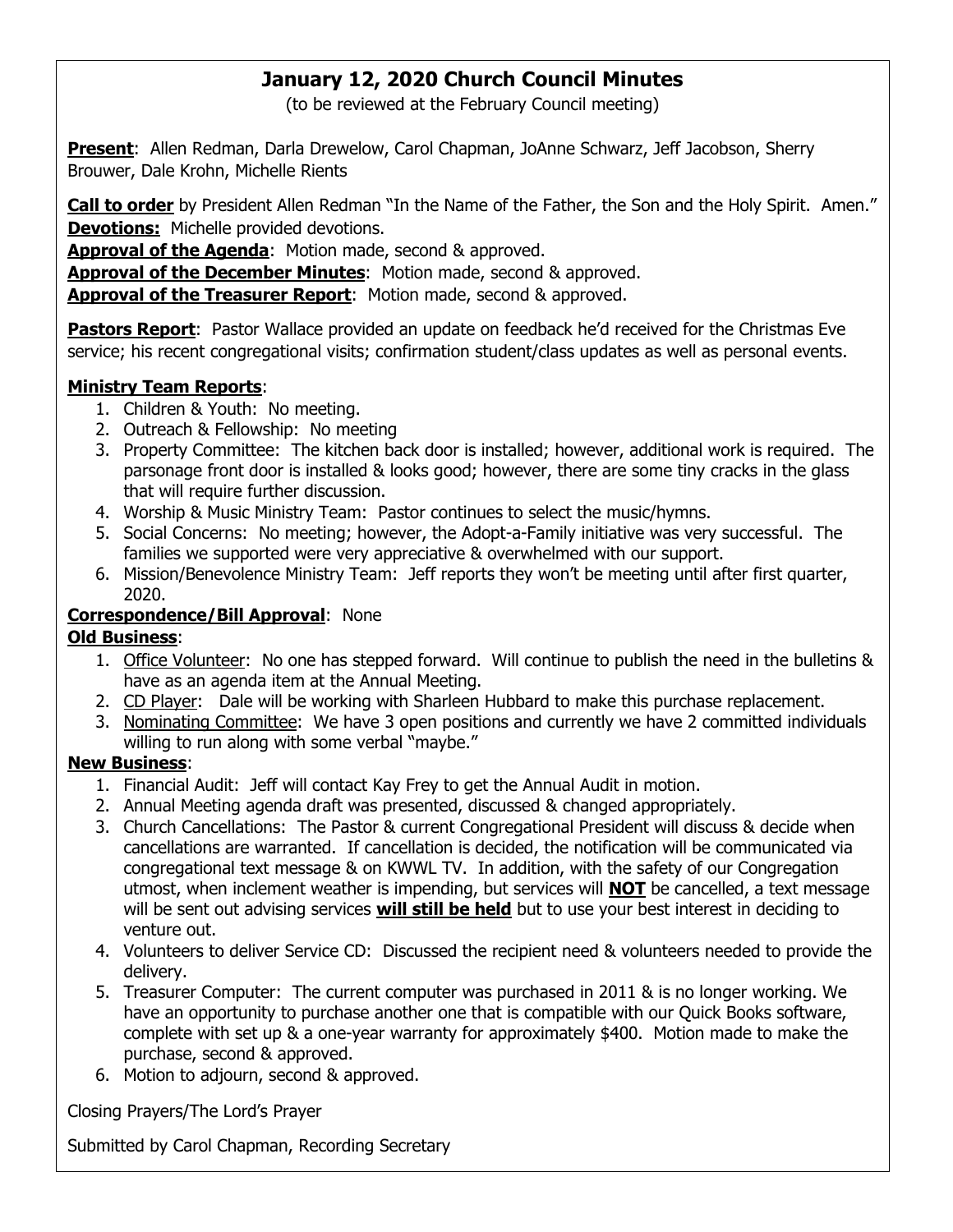### **Hey Bethel Lutheran Kids! (Big and little.)**

Sunday February 9 at 10:15 a.m. SHARP we will be having our first ever 2020 Sunday School!!! Yaaaaay!!...

We will have "openings" that will include videos, interactive object lessons, puppets, singing, and well, you just never know!... We might even play Kazoos!!

Then we'll head right into our lesson, and every Sunday we'll end with a craft that will help us remember all that we learned!... Did I mention SNACKS???

For sure we'll have FUN learning about God, His Son Jesus, His Words, and His People!!... (and that includes you!)

AND, (drum roll please) our theme will be,... "SUPERHEROES OF THE BIBLE"!!!!! YES!!!!! Would you believe there were actual, superheroes who really lived, and whose stories are written in the Bible?? Holy Goldfish Crackers Batman!!!

So come!... Be a part of our Sunday School, where YOU can learn to be a Superhero for JESUS!! KAPOW... BAM... BOOM... ZAM... SPLAT!!!

Rebecca Wallace (715-296-0796) Sunday School Coordinator

#### **February Birthdays**

- 1 Terry Drewelow
- 1 Lee Van Hauen
- 1 Arlo Williams
- 3 Janelle Gorter
- 8 Carol Warneka
- 9 Deb Walters
- 10 Jeremy Buss
- 12 Klint Knock
- 13 Blake Carolus
- 14 Dennis Muller
- 16 Erica Marlette
- 16 Nora Stahlhut
- 16 Chris Sweeney
- 19 Eliza Buss
- 20 Brittany Buss
- 21 Karol Ellermann
- 23 Joel Buss
- 23 April Kressley
- 23 Doralene Renken
- 27 Peggy Miller
- 28 Mitchell Olson
- 29 Brooke Paulson

### **Ladies Bible Study**

Come join us Tuesday mornings for Bible study. We're ready to start a 10-week study about the 12 disciples. Come discover how the power of Jesus turned ordinary men into leaders and how Jesus's power can change you.

### **Organized Prayer for Bethel Families**

**Week of February 2** – Steve & Sherry Brouwer; Jeremy & Jenn Buss, Bennie & Savannah; Taylor & Brittany Buss, Eliza & Henry, Joel & Diane Buss; Mark & Marilyn Buss

**Week of February 9** – Leah Ingalls & Morgan; Vern & Marilyn Ingalls; Jeff & Pam Jacobson; Jeff & Diane Johnson; Sharon Knudson; Dale & Candy Krohn

**Week of February 16** – Ryan & April Schrage, Rylie & Reygan; Joan Schuck; Natalie & Shannon Spree, Ethan Allen; Jim & JoAnne Schwarz

**Week of February 23** – Eric & Rebecca Simmons, Riley; Matt & Nora Stahlhut, Zachary & Mystica Harreld; Virgil Lindaman

#### **February Anniversaries**

- 14 Jeremy & Jennifer Buss (25)
- 14 Kent & Rebecca Wallace (21)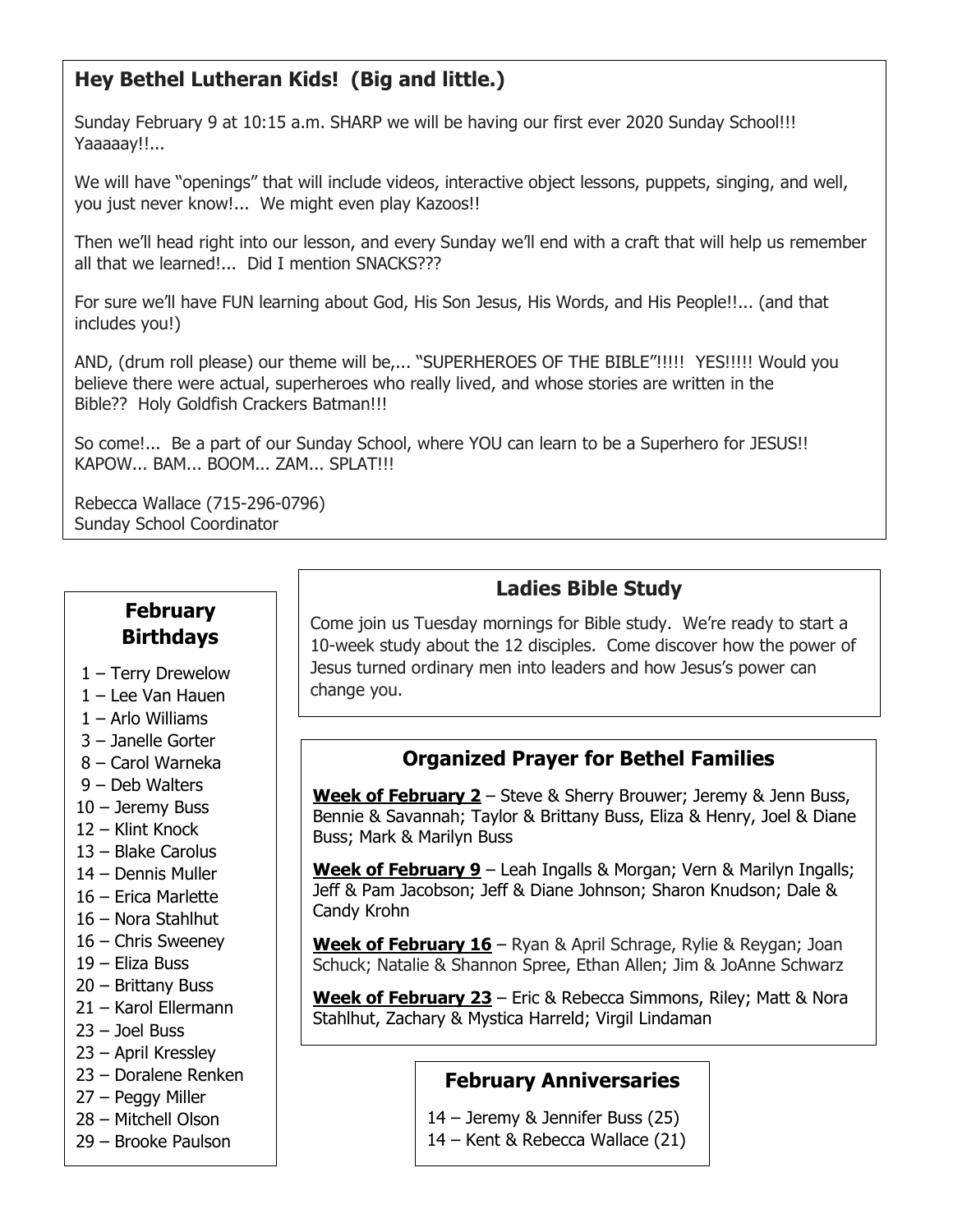| Worship Assistant Schedule for February--Worship Service 9:00 am |  |
|------------------------------------------------------------------|--|
|                                                                  |  |

|                    | <b>February 2</b>                   | <b>February 9</b>       | <b>February 16</b>       | <b>February 23</b>    | February 26,<br>7:30 pm,<br><b>Ash Wednesday</b> |
|--------------------|-------------------------------------|-------------------------|--------------------------|-----------------------|--------------------------------------------------|
| <b>USHERS</b>      | Dale Krohn                          |                         |                          |                       |                                                  |
| ORGANISTS/PIANISTS | Janet Mennen/Sharleen Hubbard       |                         |                          |                       |                                                  |
| <b>ALTAR GUILD</b> | Sharleen Hubbard/Janet Mennen       |                         |                          |                       |                                                  |
| <b>GREETERS</b>    | Randy & Connie<br>Luhring & Cameron | Jeff & Diane<br>Johnson | Larry & Carol<br>Chapman | Ruth Zacharias        |                                                  |
| <b>LECTORS</b>     | Darla Drewelow                      | Diane Buss              | Jim Schwarz              | Pam Jacobson          |                                                  |
| <b>LITURGISTS</b>  | Michelle Rients                     |                         | JoAnne Schwarz           | <b>Bonnie Gerloff</b> |                                                  |
| <b>ACOLYTES</b>    | Eliza Buss                          | Corryn Mann             | Evan Palmer              | Ava Mann              | Gavin Bernard                                    |
| <b>COMMUNION</b>   | Dale Krohn                          |                         | Dale Krohn               |                       | Dale Krohn                                       |
| <b>ASSISTANTS</b>  | Marilyn Ingalls                     |                         | Marilyn Ingalls          |                       | Marilyn Ingalls                                  |

## **January Summary of Attendance and Financial Contributions**

|                            | Attendance | Bene./Mission | Current    | Parsonage<br><b>Improvements</b> |  |
|----------------------------|------------|---------------|------------|----------------------------------|--|
| <b>Sunday, January 5</b>   | 68         | \$205.40      | \$2,290.60 | \$0.00                           |  |
| <b>Sunday, January 12</b>  | 66         | \$124.20      | \$1,610.80 | \$250.00                         |  |
| <b>Sunday, January 19</b>  | 27         | \$45.20       | \$1,171.80 | \$0.00                           |  |
| <b>Sunday, January 26</b>  | 54         | \$112.98      | \$1,468.87 | \$0.00                           |  |
| January 1-January 27, 2020 |            | \$487.78      | \$6,542.07 | \$250.00                         |  |

Email: [bethelparkersburg@gmail.com](mailto:bethelparkersburg@gmail.com)  Website: [www.bethelparkersburg.org](http://www.bethelparkersburg.org/) 'Like' & 'Follow' us on Facebook